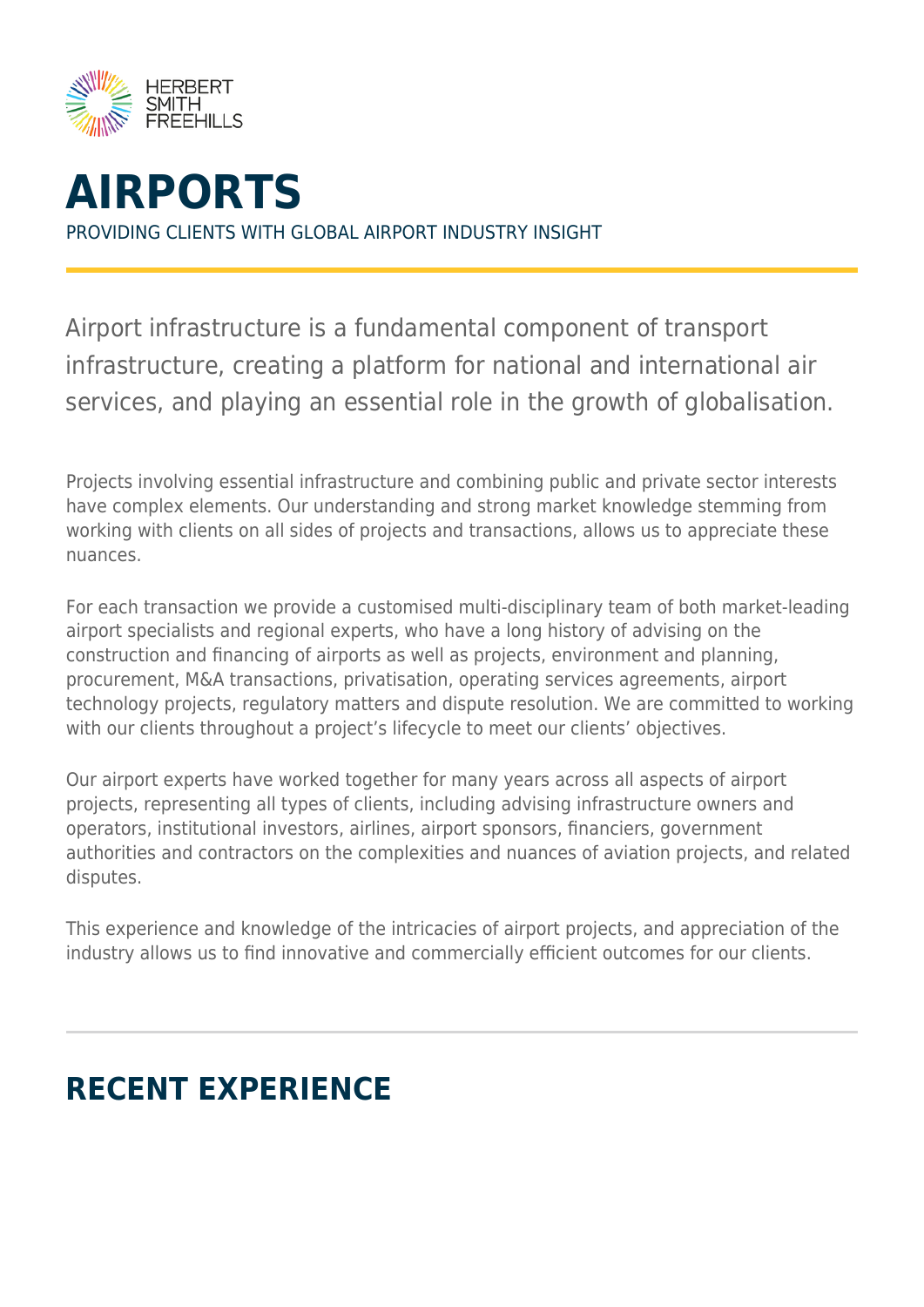## **SYDNEY AVIATION ALLIANCE**

Advising on its A\$32 Billion acquisition of Sydney Airport

#### **LONDON LUTON AIRPORT CONCESSION EXTENSION**

Advising London Luton Airport Operations Limited in relation to the 31-month extension of its concession to operate London Luton Airport

#### **RECONSTRUCTION AND EXPANSION OF THE PULKOVO AIRPORT**

Advising the Government of St Petersburg on the reconstruction and expansion of the Pulkovo airport

## **FINANCING OF RENOVATION WORKS AT TOULON AIRPORT, FRANCE**

Advising the lenders to VINCI Airports on the financing of renovation works at Toulon airport in France

## **GREENFIELD AIRPORT TERMINAL AT JOMO KENYATTA INTERNATIONAL AIRPORT, NAIROBI**

Advising African Development Bank, as lead financier, in connection with the provision of loans to KAA for the development and construction of a new greenfield airport terminal at Jomo Kenyatta International Airport in Nairobi, Kenya